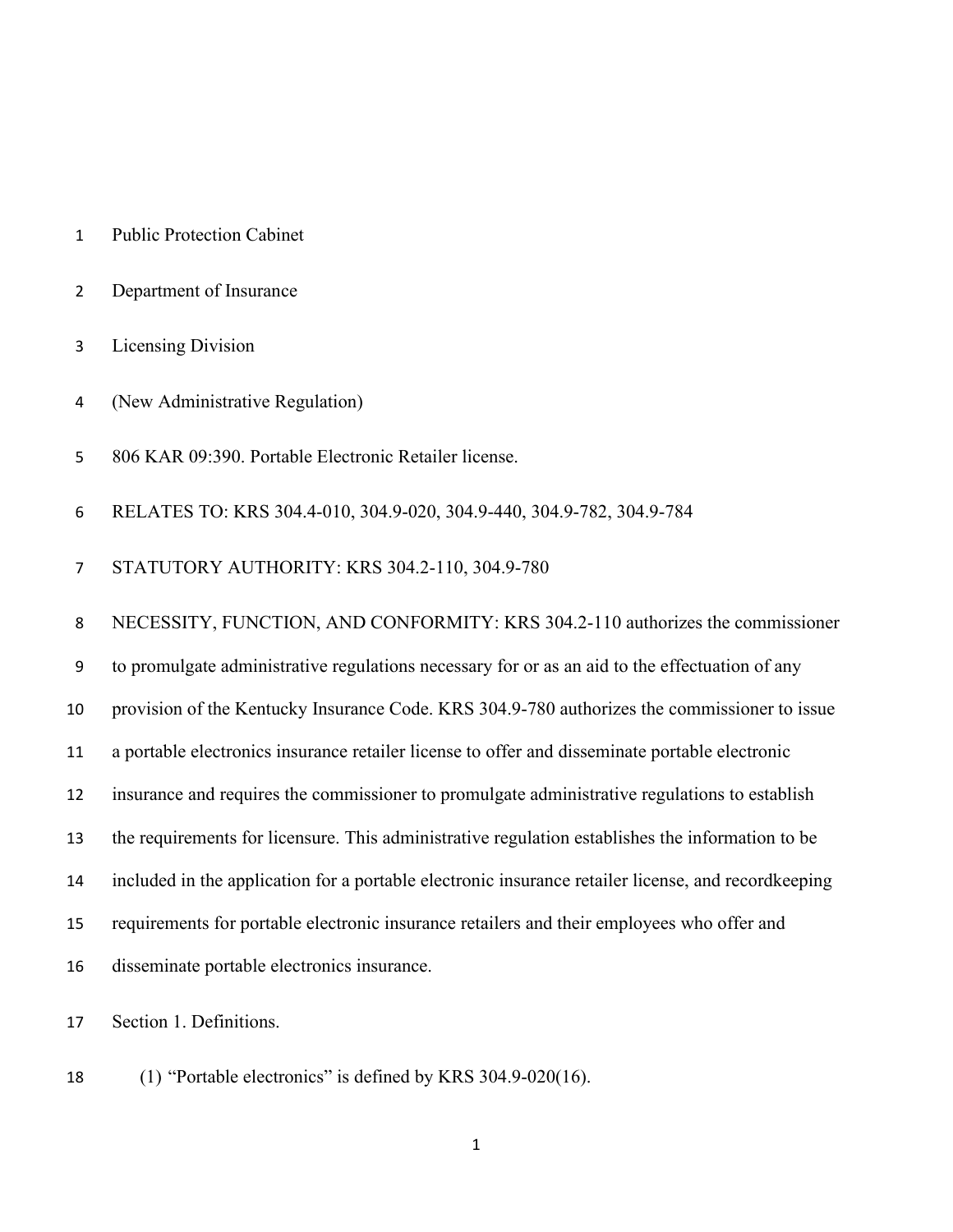| $\mathbf{1}$    | (2) "Portable electronics insurance" is defined by KRS 304.9-020(17)(a) and (b).                       |
|-----------------|--------------------------------------------------------------------------------------------------------|
| $\overline{2}$  | (3) "Portable electronics insurance supervising entity" is defined by KRS 304.9-020(18).               |
| 3               | (4) "Portable electronics retailer" is defined by KRS 304.9-020(19).                                   |
| 4               | Section 2. License Application. To apply for a portable electronic retailer license, an applicant      |
| 5               | shall submit:                                                                                          |
| 6               | $(1)$ :                                                                                                |
| 7               | (1) Business Entities Application, Form PEI; and                                                       |
| 8               | (2) If the portable electronic retailer receives more than fifty percent $(50\%)$ of its revenue from  |
| 9               | the sale of portable electronic insurance, the following information on the Form PEI-Locations:        |
| 10              | (a) Contact information for officers, directors, and shareholders who have an ownership interest       |
| 11              | in the portable electronic insurance retailer of ten percent $(10\%)$ or more;                         |
| 12              | (b) The percentage of ownership for each officer, director, or shareholder holding an ownership        |
| 13              | interest in the portable electronic retailer of ten percent $(10\%)$ or more; and                      |
| 14              | (c) The title of and affiliation with the portable electronic retailer for any such officer, director, |
| 15 <sub>1</sub> | or shareholder; and                                                                                    |
| 16              | (3) The corresponding fees established by 806 KAR 4:010.                                               |
| 17              | Section 2. Register. (1) A licensed portable electronics insurance supervising entity shall            |
| 18              | maintain a register on a Form PEI-Locations that includes:                                             |
| 19              | (a) The current name of the portable electronic retailer;                                              |
| 20              | (b) The address for each business location including:                                                  |